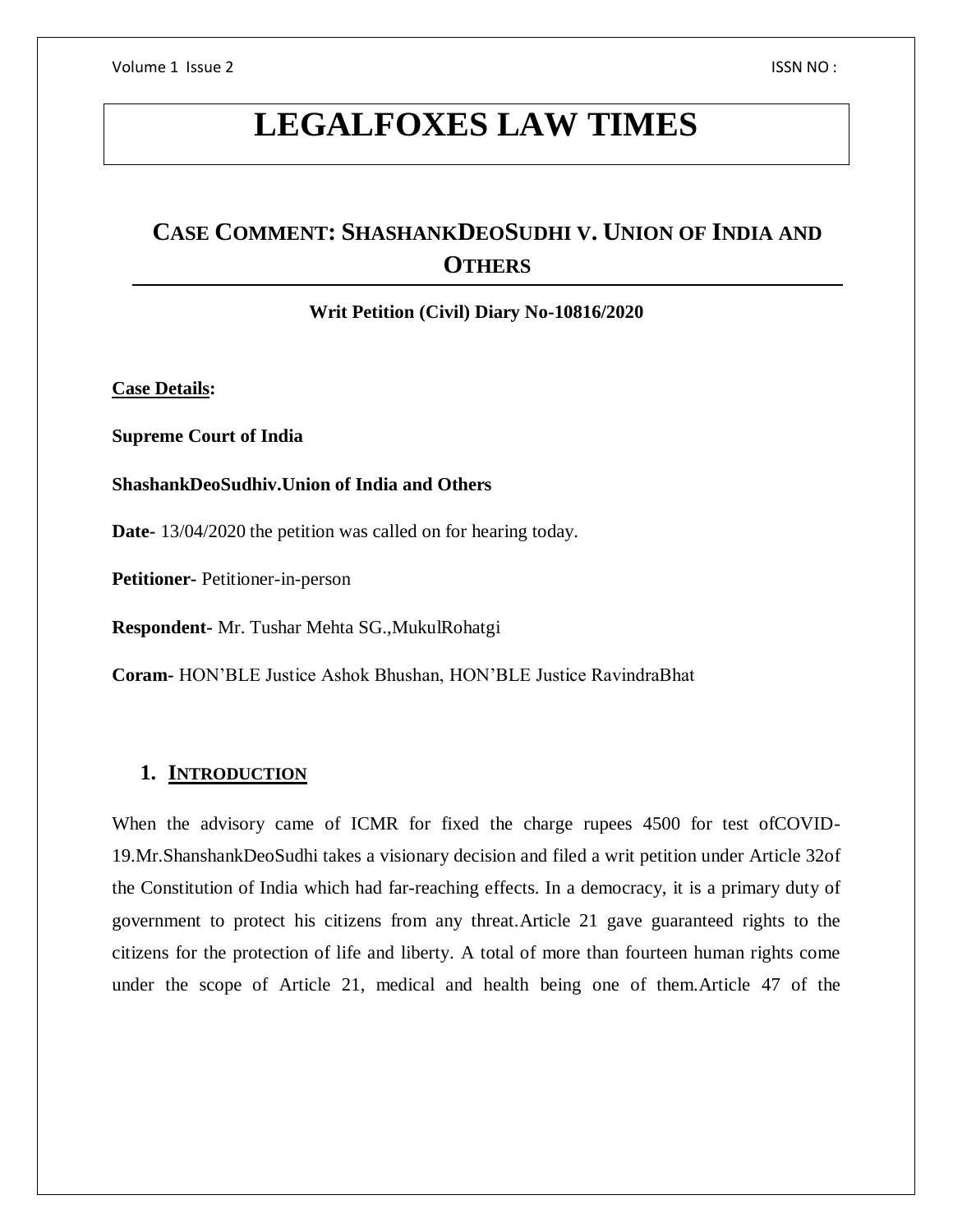Constitution i.e. Directive Principles of State Policy imposed a duty on the state to raise the level of nutritionand improve public health.<sup>1</sup>

India is a welfare state; welfare state concepts are based on the principles of equal opportunity, equitable distribution of wealth and public responsibility for those unable to avail themselves of the minimal provision of a good life. $<sup>2</sup>$ </sup>

In India, where 2/3rd of the people live under poverty, where per capita net national income estimated 1,42,719 Rupees<sup>3</sup> (approximately 1,863 U.S. Dollar) and the per capita income of U.S. being 65,112 U.S. Dollar, government must provide the medical facility to the people who cannot afforded the costly treatment in private hospitals, that too in this situation when the whole industry is lockdown and there is no source of income.

## **2. FACTUAL BACKGROUND:**

On 30th January, the first case was reported of COVID-19 and post fortnight of March whole India came under the threat of this pandemic and the work started to stop. In this situation, the poor people who are worked on daily pay wages or workers of factories are temporarily unemployed. It is aninsightful decision taken by the Shashank Deo Sudhi to file a petition under Article 32 for providing medical security to those people who are unable to afford the treatment of this pandemic, and for ensuring free medical test of COVID-19. Petitioner challenged the decision of the Indian Council of Medical Research Department who fixed a charge of ₹4,500 for conducting tests of COVID-19 and also requested that all tests are carried out in those labs which are authorized by WHO and ICMR. Firstly the court gave its verdict on  $8<sup>th</sup>$  April and later prayer for modification was filed of the order on  $8<sup>th</sup>$ April whereMukulRohatgi, senior counsel, appeared on behalf of laboratories, and the final verdict was on 13th April 2020.

## **3. ISSUE:**

 $\overline{a}$ 

<sup>1</sup>[https://www.ijme.in/articles/the-fundamental-right-to-health-care/?gallery=html#five.](https://www.ijme.in/articles/the-fundamental-right-to-health-care/?gallery=html#five) <sup>2</sup>[https://www.britannica.com/topic/welfare-state.](https://www.britannica.com/topic/welfare-state)

<sup>3</sup>[https://www.statistictimes.com/economy/gdp-capita-of-india.php.](https://www.statistictimes.com/economy/gdp-capita-of-india.php)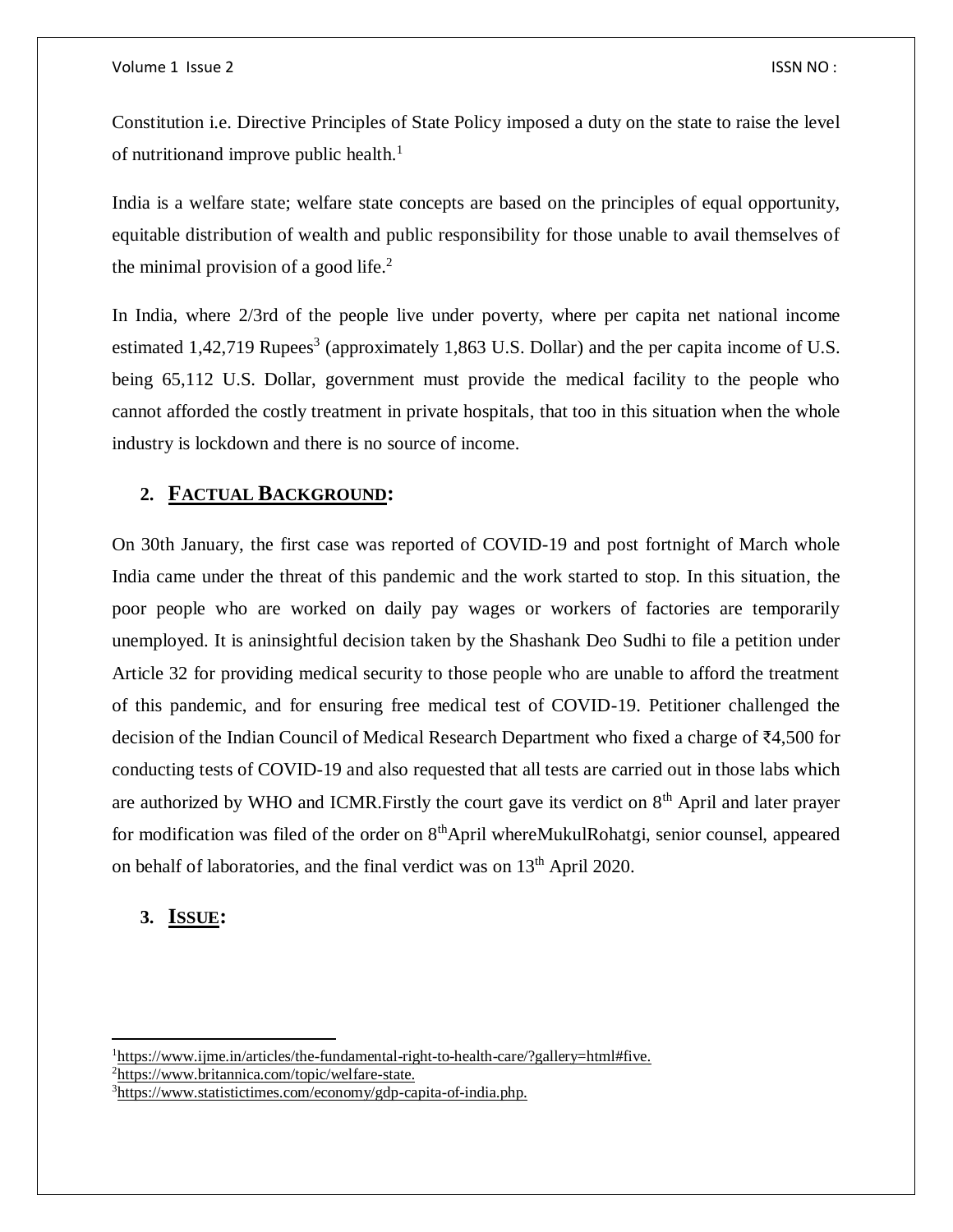The question of law was in front of the court was that whether the free test facility shall be provided to all the people and the fee of medical test prescribed by ICMR to conduct COVID-19 tests is reasonable or not?

#### **4. JUDGEMENT:**

In this case, there are two judgments, first, the court gave the verdict on  $8<sup>th</sup>$  April and later, the prayer of modification was filed and the court gave the final verdict on 13<sup>th</sup> April 2020.

Hon'bleCourt bykeeping in mind the importance of private labs in this campaign against the COVID-19 gave the verdict on  $8<sup>th</sup>$  April-

- 1. the test of COVID-19 regardless of it being done in a government laboratory or private laboratory shall be free of cost.
- 2. and all the tests will be done in NABL recognized labs or any agencies approved by WHO and ICMR.<sup>4</sup>

After the application of intervention was allowed, the applicant has prayed for modification of order and another Intervention application filed by the Bijon Mishra strives for free treatment of patients of COVID-19.

MukulRohatgi who appeared on the behalf of the laboratories, argued that the person who is covered in the Ayushmaan Bharat Yojana, laboratories conduct a free test of him but it is not possible to conduct a free test for all because of limited resources and expenses, as the testing kit itself is expensive.

Solicitor General of India submitted an affidavit on behalf of ICMR, and ensures that the government takes all necessary steps for conducting COVID-19 test. In this affidavit, he described the established labs for conducting a test of COVID-19and submits that the decision taken by ICMR related to the fee of the test is taken after bringing in mind all pertinent factors.

After these arguments, Hon'ble Supreme Court gave its final verdict on 13<sup>th</sup> April-

 $\overline{a}$ 

<sup>4</sup>[https://www.manupatrafast.in.uulrc.remotex.in/pers/Personalised.aspx.](https://www.manupatrafast.in.uulrc.remotex.in/pers/Personalised.aspx)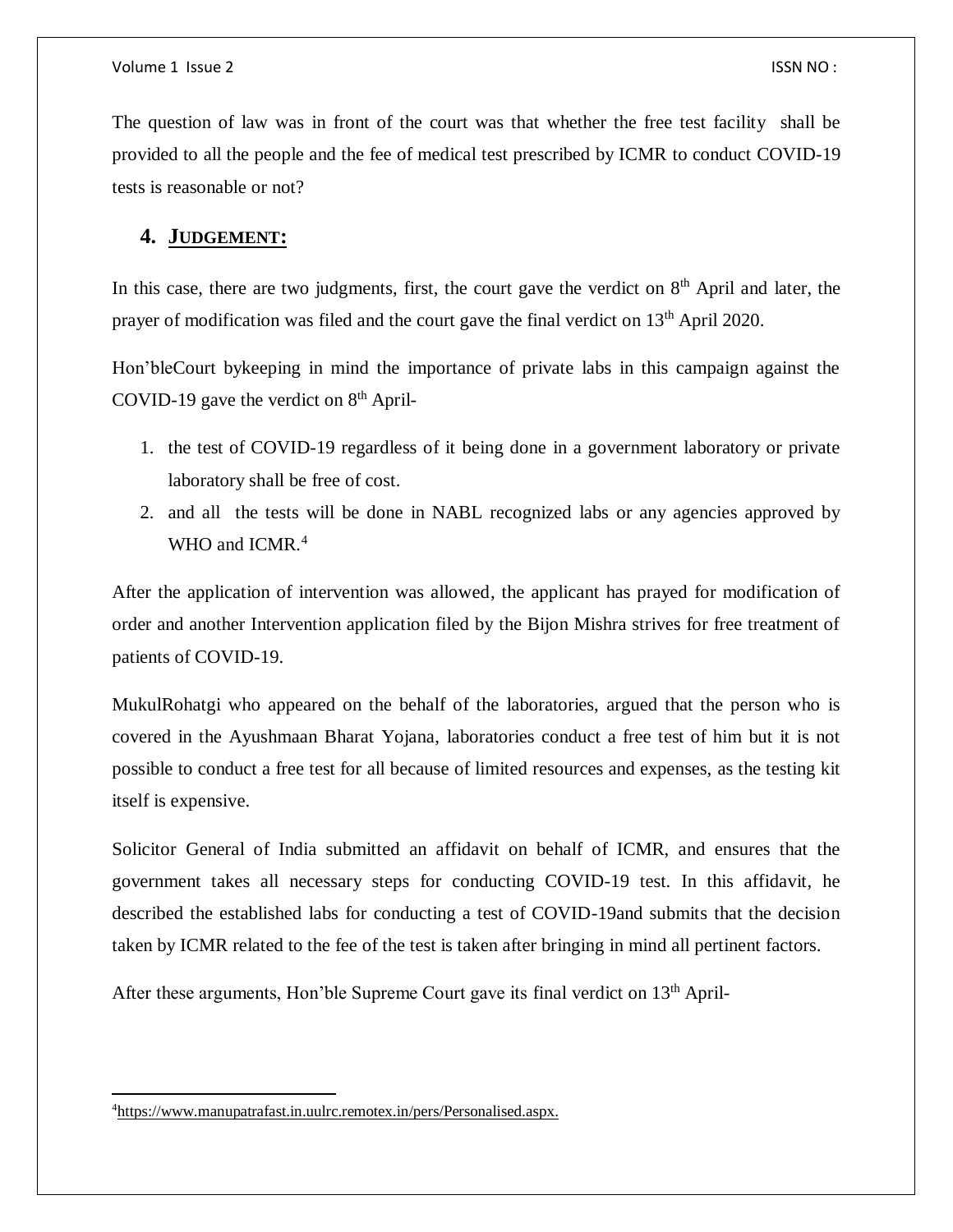- 1. the person who is covered under the Ayushman Bharat Yojna and the economically weaker person, free testing shall be available for these people.
- 2. Laboratories are allowed to take charge of test to those persons who can afford or are able to make payment of test.
- 3. the Central government issued necessary guidelines related to the cost of free testing.
- 4. The other weaker section, which are apart from Ayushman Bharat Yojna and workers belonging to low-income groups are also permitted for free testing. Central government issue guidelines related to this within a week.<sup>5</sup>

## **5. ANALYSIS:**

 $\overline{\phantom{a}}$ 

In a welfare state, it is a duty of state work for the benefit of society. When the Socialist word was added in the constitution the government cleared its intention about the welfare and benefit of society.

ShashankDevSudhi takes a visionary decision and filed a writ under Article 32. After 24th March when the government declared the lockdown in the whole country, other than essential services everything was closed. In such situation, where about 2/3rd of the population is poor everything seemed as confusing. After the declaration of lockdown, they have no source of income; they lived a hard life so how can they afford an amount of ₹4,500 for COVID-19 test. It is a charge for conducting a test of one person and if unfortunately whole family is infected from this virus then it is impossible for the poor people to afford this expensive treatment. Government medical facilities are limited and they are under burden. People are dependent upon the private medical facility but the poor people are unable to afford the private medical facility so it was most salient to provide free medical access to poor people who are infected from COVID-19.

<sup>5</sup>[https://www.manupatrafast.in.uulrc.remotexs.in/pers/Personlaized.aspx.](https://www.manupatrafast.in.uulrc.remotexs.in/pers/Personlaized.aspx)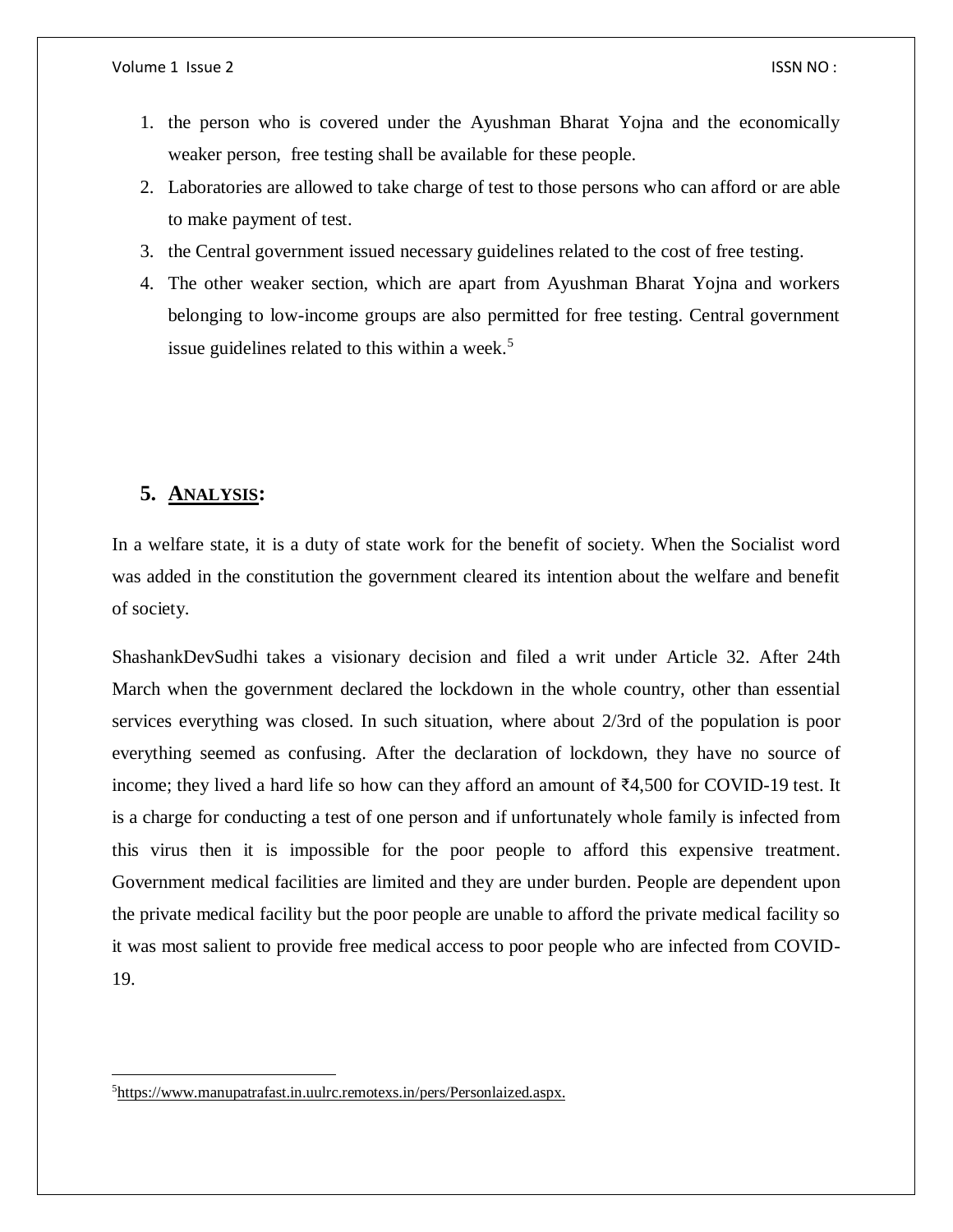On 8th April 2020, the court gave its verdict, the test of COVID-19 will charge-less for all in government and private hospital both. It was an admirable decision but in developing countries like India where the infrastructure and economy are not indestructible as the other developed countries, the government is not able to spend so much because of limited resources. Later application of Intervention is allowed and another IA filed by Bijon Misra for demand free medical treatment for all thosecontaminated from COVID-19. Mukul Rohatgi appeared on the behalf of laboratories, kept his point that Labs conducting a free test of those who covered under the Ayushmaan Bharat Yojna but it is not possible to conduct the medical test free for all because the equipment used for setting-up a lab and test kit for conducting a test is expensive, if provide free medical cover to all it will be an economic burden on the government in this situation where already government struggling with financial resources in this economic crisis because of the Pandemic.

ICMR has decided ₹4,500 per test; it is decided after the analysis of all reasonable facts and then decided. People who can afford the price if provide free treatment it is not an efficient decision and not the right utilization of public money. Under Article 47, duty of the state to raise the level of nutrition and improving public health, and, medical health is coming under the scope of Article 21

The Constitution of India imposed a duty on the state to protect the life and liberty of citizens. Hospitals and medical services are bound under this obligation. If the state failed or refused to provide medical care to our citizens it would bea violation of Article 21<sup>6</sup> because dignity and health comes within the scope of Article 21.<sup>7</sup>

Court held that the right to health is an inherent part of Article 21 and the Constitution of India imposed a responsibility on the state to provide health facility to the people of India.<sup>8</sup>

Ayushmaan Bharat Yojna is launched to provide medical care to the people who are protected under article 21. Article 21 is not suspended even in a national emergency, so it is mandatory for a state who adopted the welfare character, to provide free medical care that are unable to afford the treatment of this pandemic.

 $\overline{a}$ 

<sup>6</sup>Paschim Banga Khet Mazdoor Samiti v State of West Bengal (1996) AIR SC 2426/ (1996) 4 SCC 37.

<sup>7</sup>Bandhua Mukti Morcha V Union of India (1997) 10 SCC 549.

<sup>8</sup>State of Punjab v Mohinder Chawala 1997 2 SSC 83.